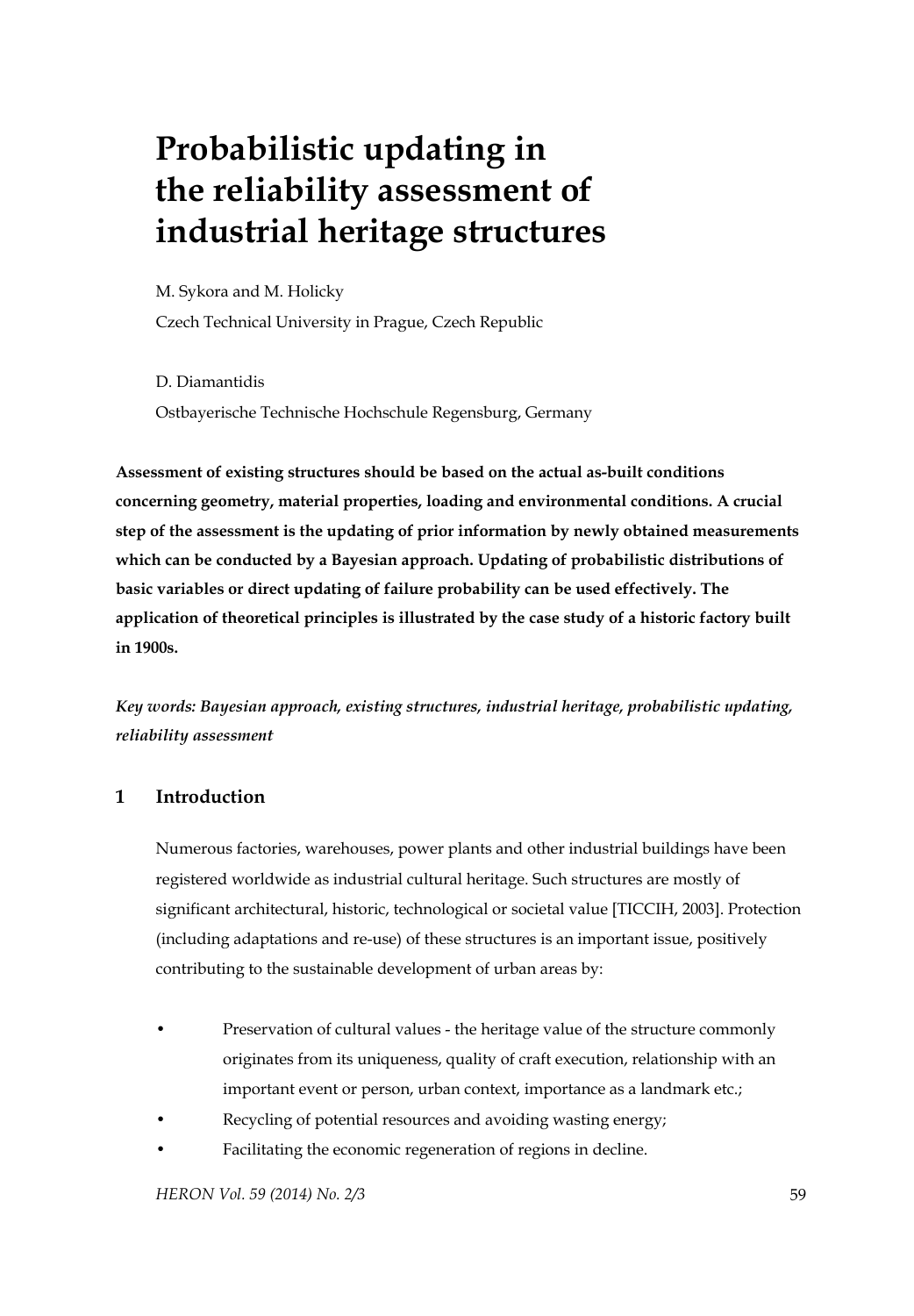However, insufficient attention seems to be paid to systematic recognizing, declaring and protecting the industrial heritage in most countries. This is an alarming situation as the lack of attention and awareness of the industrial structures may gradually lead to their extinction. When out of use the industrial heritage buildings are degrading and often turning into ruins. Re-use and adaptation to hotels, museums, residential parks, commercial centres etc. help protect cities' cultural heritage [Läuferts, Mavunganidze, 2009].

Some of these structures are long-span roof or long-span floor structures, flexible for future use. The protection of the industrial heritage is a multidisciplinary topic including historical, architectural, civil engineering and ecological aspects. In 1978 the International Committee on the Conservation of the Industrial Heritage (TICCIH) was founded to study, protect, conserve and explain remains of industrialisation.

It has been recognised that many heritage structures do not fulfil requirements of present codes of practice. Decisions about adequate construction interventions should be based on the complex assessment of a structure. Minimisation of construction interventions is required in rehabilitation and upgrades, but sufficient reliability should also be guaranteed. Application of simplified procedures used for design of new structures may lead to expensive repairs and losses of the heritage value.

That is why a general probabilistic procedure is thus proposed here to improve the reliability assessment of industrial heritage buildings particularly with respect to:

- Better description of uncertainties related to the assessment and
- Facilitating inclusion of results of inspections and tests and the satisfactory past performance of a structure.

Moreover the outcomes of the probabilistic assessment can be used in a risk-informed decision concerning safety measures as recommended by the Joint Committee on Structural Safety [JCSS, 2001b].

## **2 General aspects of assessment**

Re-use and adaptation of the industrial structures require assessment of structural reliability. In contrast to the design of new structures, the assessment of existing structures often relies on the subjective judgement of the investigating engineer [Caspeele, Taerwe, 2014]. Insufficient attention has been paid by experts to specific issues of the reliability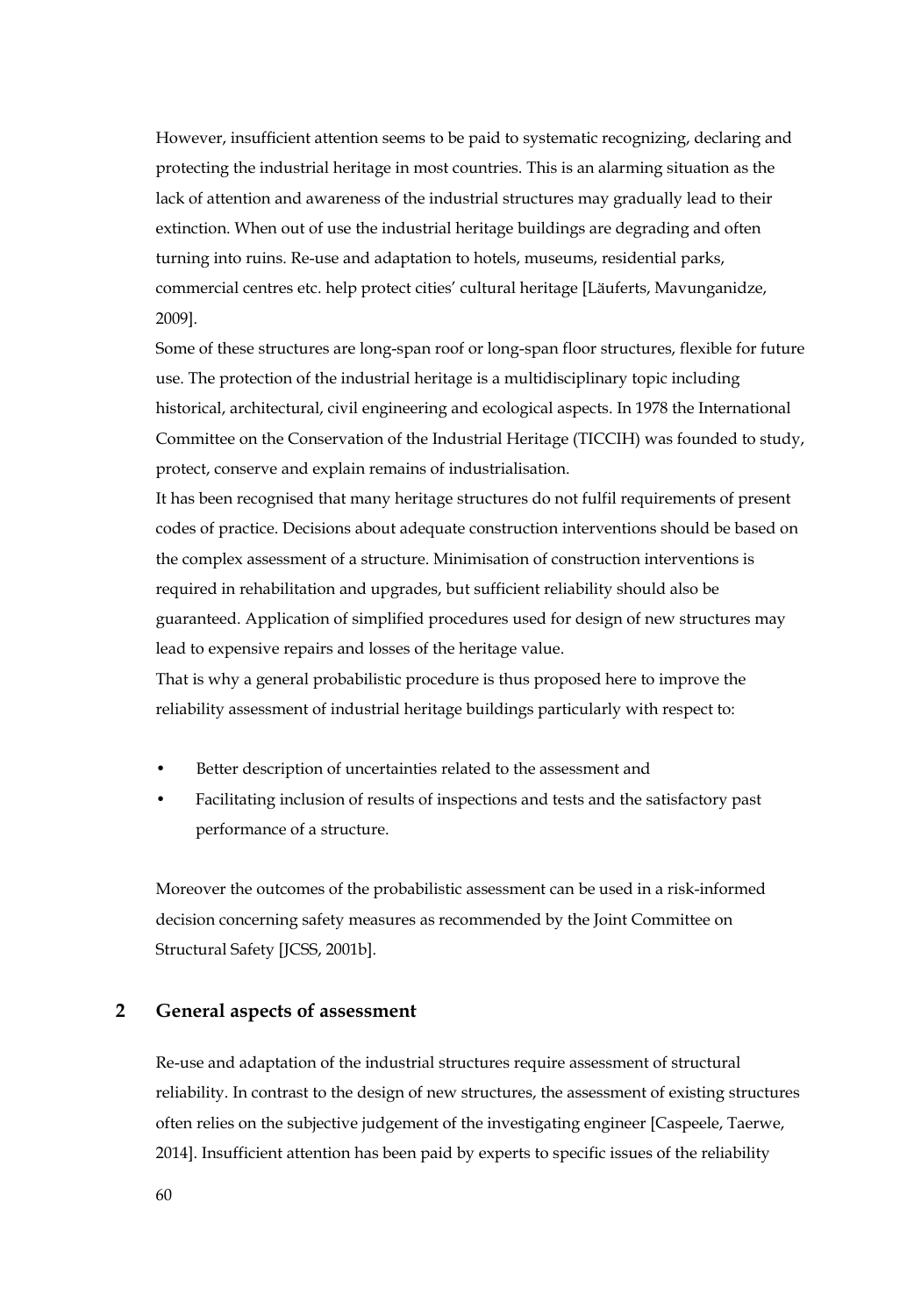assessment of such structures though the methodology was available already in 1980's [Diamantidis, 1987]. The following differences between the assessment and design of new structures should be carefully considered:

- Societal and cultural aspects loss of the heritage value,
- Economic aspects additional costs of measures to enhance reliability of a heritage building in comparison with a new structure (at a design stage cost of such measures is much lower than the cost of strengthening),
- Principles of the sustainable development waste reduction and recycling of materials (these aspects may be more significant in case of the assessment),
- Lack of information for the assessment limited number of tests restricted by required costs, even though very important due to variability of mechanical properties and changes that may have occurred during the working life of a structure (including effect of deterioration and damage).

Significant uncertainties related to actual material properties and structural conditions usually need to be considered in the reliability assessment. In design codes a limited number of safety factors is intended to cover all possible design situations. Therefore, verifications based on semi-probabilistic design procedures (partial factor method or load resistance factor design format) may be too conservative. Application of commonly used design procedures may thus lead to expensive repairs and losses of the heritage value. It follows that the use of the semi-probabilistic design procedures may not be an appropriate approach.

It has been recognised that assessment of existing structures is a structure-specific task that is difficult to codify. In accordance with [EN 1990, 2002] and [ISO 13822, 2010] a general probabilistic procedure is thus accepted here to enhance the reliability assessment of the industrial heritage buildings. The procedure facilitates inclusion of results of inspections, testing and consideration of the satisfactory past performance.

## **3 Principles of probabilistic analysis**

Probabilistic methods may be useful for the assessment of existing structures where appropriate data can be obtained [JCSS, 2001b], [Holicky, Sykora, 2012]. Uncertainties that can be greater than in structural design (such as the statistical uncertainty due to a limited amount of test data or uncertainties related to inspection and test procedures, inaccessible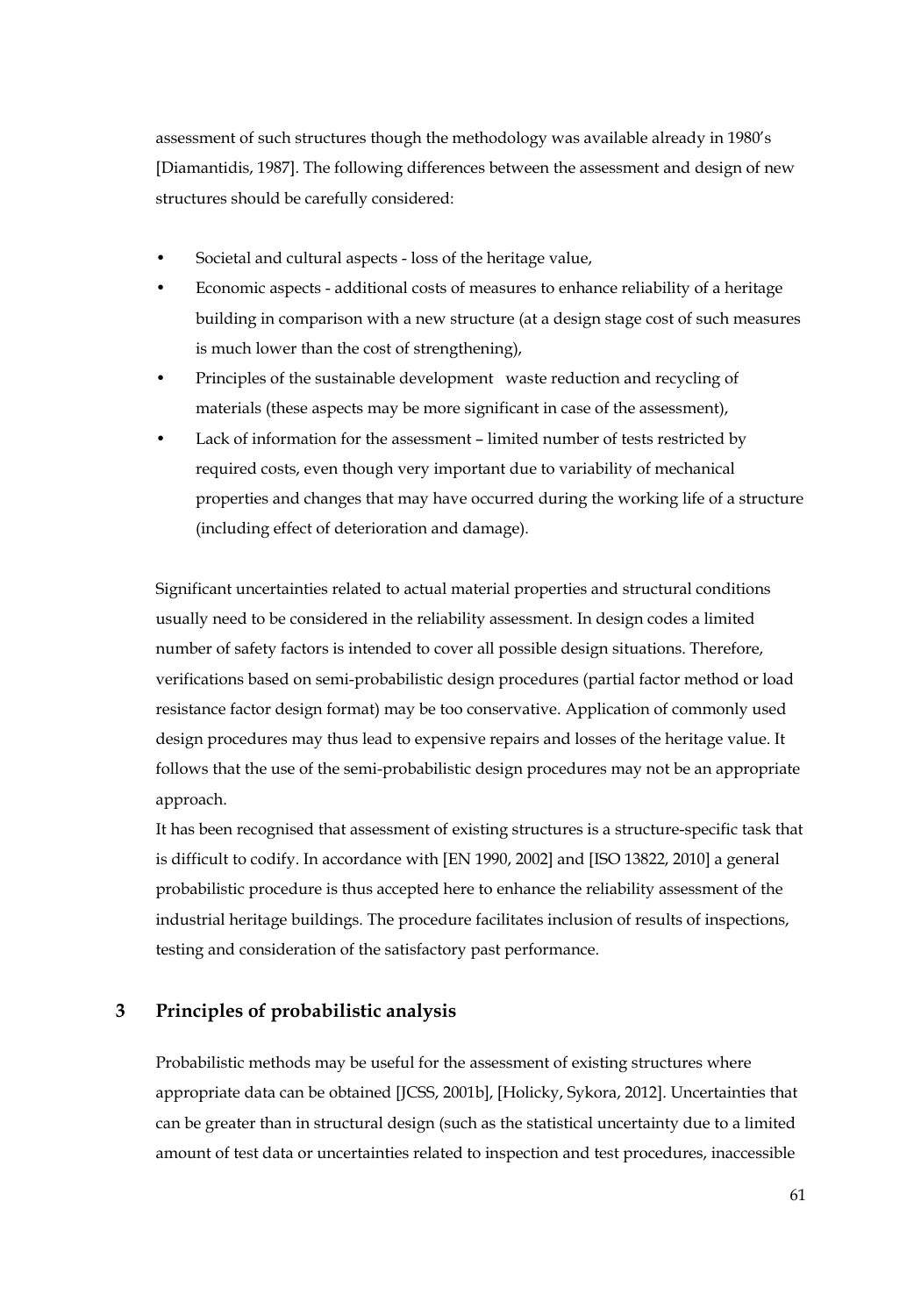members and connections where construction details cannot be inspected and verified) can be adequately described by such methods [Ellingwood, 1996]. On the contrary, some of the uncertainties reflected (often implicitly) in the load and resistance factors (modelling approximations, deviations from specified dimensions and strengths resulting from the differing quality of materials and construction practices) may be less than in new construction, particularly when in-situ measurements are taken. It might be expected that a ''good'' quality existing structure would have reduced variability when compared to a ''generic'' structure considering at a design phase [Val, Stewart, 2002].

#### *3.1 Specification of models for basic variables*

Models for basic variables should be adjusted to the actual situation and state of a structure and verified by inspection and testing. The following principles should be taken into account:

- Material properties should be considered according to the actual state of a structure verified by destructive or non-destructive testing. It may often be appropriate to combine limited new information with prior information. Bayesian techniques provide a consistent basis for this updating; details are provided e.g. in [ISO 12491, 1997] and in documents of the Joint Committee on Structural Safety JCSS, [JCSS, 2001], [JCSS, 2001b]. Prior information may be found in normative documents (for example in the Czech National Annex to [ISO 13822, 2010] where characteristics of different historic materials are provided), scientific literature, reports of producers etc.
- When significant deterioration is observed, an appropriate deterioration model should be used to predict changes in structural parameters due to foreseen environmental conditions, structural loading, maintenance practices and past exposures, based on theoretical or experimental investigation, inspection and experience.
- Dimensions of structural members should be determined by measurements. When the original design documentation is available and no changes in dimensions exist, nominal dimensions given in the documentation may be used.
- Load characteristics should be introduced considering the values corresponding to the actual situation. For structures with significant permanent actions, the actual geometry should be verified by measurements and weight densities should be obtained from tests.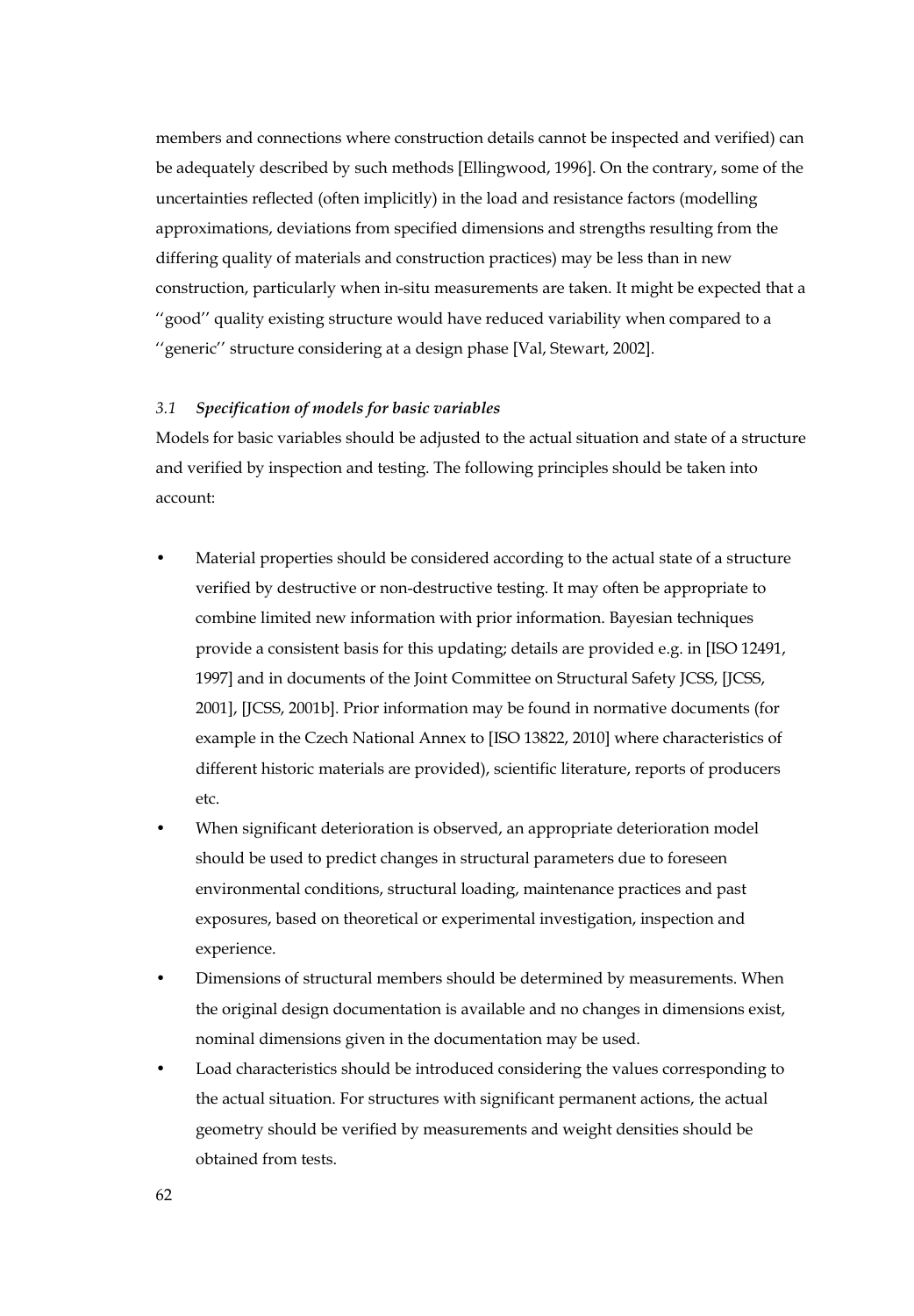• Model uncertainties should be considered in the same way as at a design stage unless previous structural behaviour (especially damage) indicates otherwise. In some cases model factors, coefficients and other design assumptions can be established from measurements.

It follows that the reliability verification of a heritage building should be backed up by inspection including compilation of appropriate data. Evaluation of prior information and its updating using newly obtained measurements may be a crucial step of the assessment.

### *3.2 Probabilistic updating*

The failure probability, related to the period from the assessment to the end of a working life *t*<sub>D</sub>, can be obtained from a general probabilistic relationship

$$
p_f(t_D) = P\{\min Z[X(\tau)] < 0 \text{ for } 0 < \tau < t_D\} = P\{F(t_D)\},\tag{1}
$$

in which,

| $Z(\cdot)$          | is the limit state function;                                                |
|---------------------|-----------------------------------------------------------------------------|
| $\mathbf{X}(\cdot)$ | is the vector of basic variables including model uncertainties, resistance, |
|                     | permanent and variable actions;                                             |
| $F(t_D)$            | is the failure in the interval $(0,t_D)$ .                                  |

When additional new information I related to structural conditions is available, the failure probability may be updated according to [ISO 13822, 2010] as follows

$$
p_f''(t_D | I) = P\{F(t_D) \cap I\} / P(I). \tag{2}
$$

The information should be selected to maximise correlation between the events {*F*} and {*I*}. Strong correlation improves the posterior estimate of failure probability whilst weak correlation yields nearly the same estimates as based on Eq. (1) [Ellingwood, 1996]. The new information may be based on:

- 1. Inspections that can for instance provide data for the updating of a deterioration model,
- 2. Material tests and in-situ measurements that can be taken to improve models of material or geometry properties,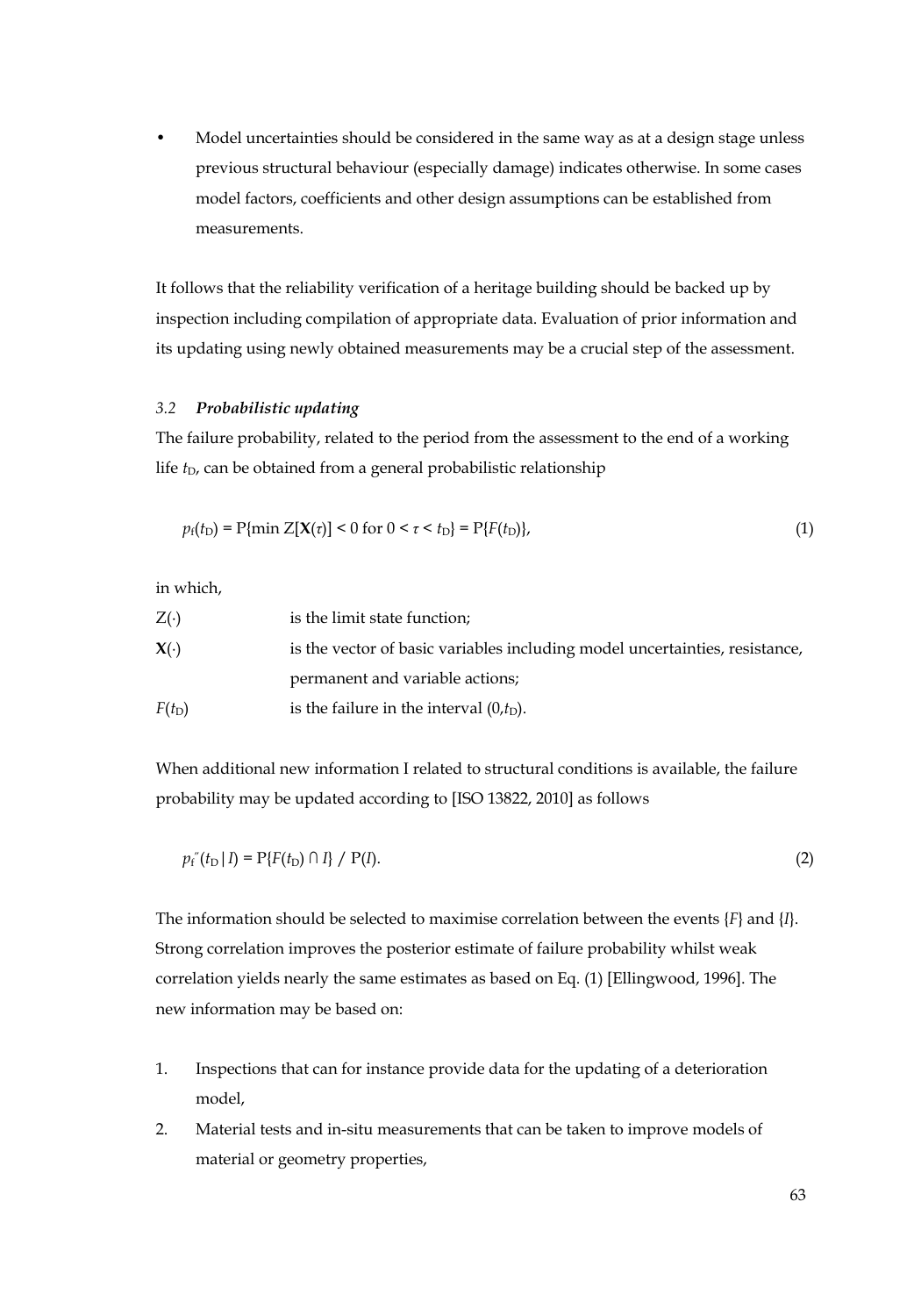- 3. Consideration of the satisfactory past performance,
- 4. Intensity of proof loading,
- 5. Static and dynamic response to controlled loading.

In the first two cases the new information is usually applied in the direct updating of prior distributions of relevant basic variables that are commonly based on experience from assessments of similar structures, long-term material production, findings in literature or engineering judgement. The third case may be very important for the industrial heritage buildings as described in detail below. The fourth case is essentially similar to the third one. In the fifth case the known structural response to controlled loading can lead to a reduction of the resistance model uncertainties.

Note that it can be important to consider the satisfactory past performance (the third case) for instance for a structure originally used as a factory that is to be used as a museum or gallery. Such a structure may have resisted to loads much greater than those expected for an intended use.

The satisfactory past performance of a structure during a period  $t_{SP}$  (e.g. from completion of the structure till the time of assessment) may be included in the reliability analysis considering the conditional failure probability  $p_f^r(t_D | t_{\text{SP}})$  that a structure will fail during a working life *t*<sub>D</sub> given that it has survived the period *t*<sub>SP</sub>. This probability may be estimated in several ways. When the load to which the structure has been exposed during the period *t*<sub>SP</sub> is known with negligible uncertainties, the resistance or a joint distribution of time-invariant variables may be truncated (a lower bound is set to the value of the load). Using the bounded distribution, the conditional (updated) probability  $p_f'(t_D | t_{SP})$  can be estimated. This approach, similar to the updating for proof load testing [JCSS, 2001b], is illustrated elsewhere [Diamantidis, Holicky *et al*., 2012]. More generally, the updated failure probability may be determined using the following relationship

$$
p_f''(t_D | t_{SP}) = P\{F(t_D) \cap F'(t_{SP})\} / P\{F'(t_{SP})\},\tag{3}
$$

where *F'* is the complementary event to the failure.

The updated probability can be determined by standard techniques for reliability analysis such as FORM/SORM (First/Second Order Reliability Methods) or importance sampling (see the case study below).

Reliability verification can be based on either of the following (equivalent) relationships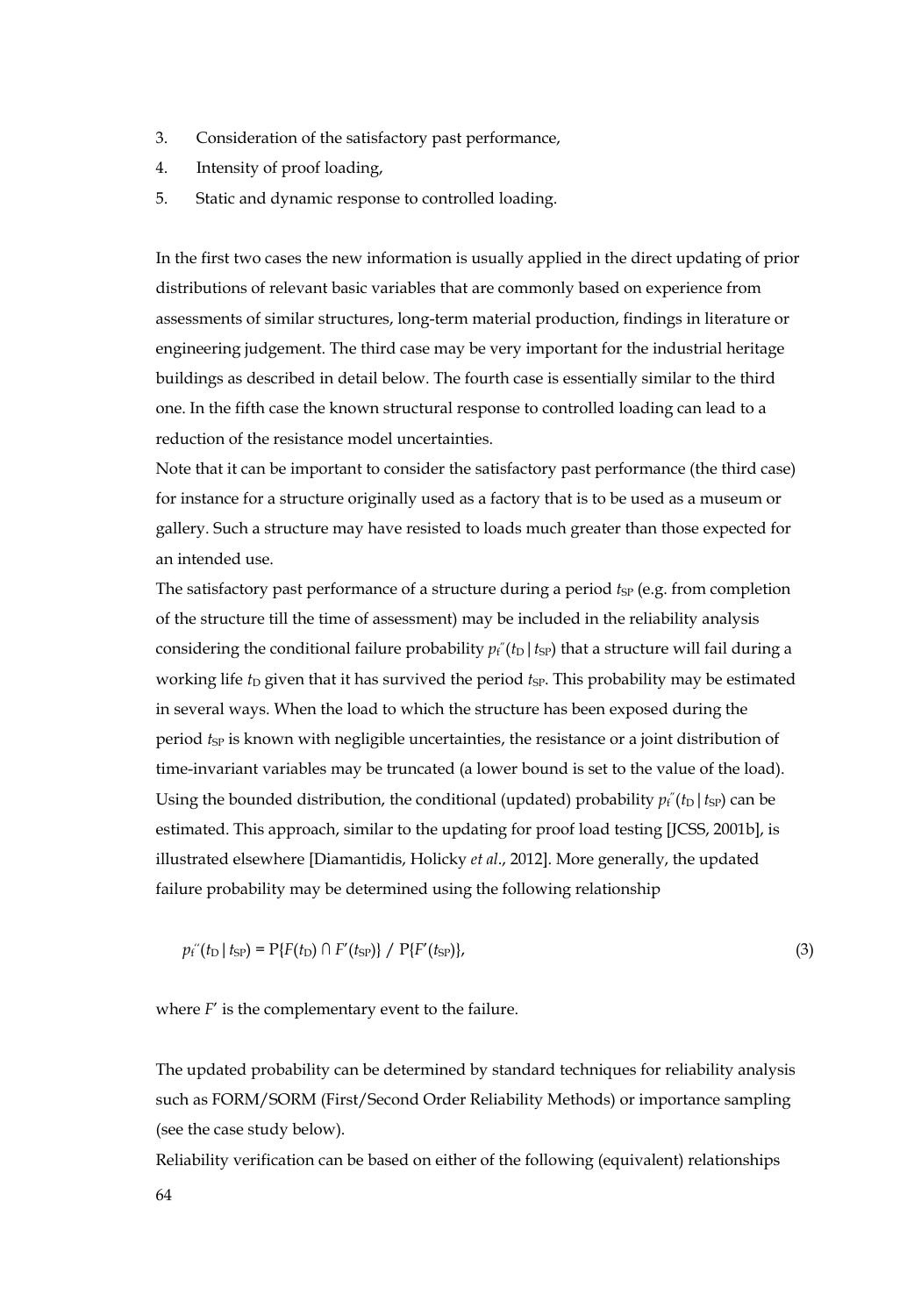$$
p_{f}^{''}(t_{\text{D}} | I) < p_{t}, \quad \beta''(t_{\text{D}} | I) = -\Phi^{-1}[p_{f}^{''}(t_{\text{D}} | I)] \geq \beta_{t}, \tag{4}
$$

in which

| $p_{\rm t}$     | is the target failure probability;                                  |
|-----------------|---------------------------------------------------------------------|
| $\Phi^{-1}$     | is the inverse cumulative distribution function of the standardised |
|                 | normal variable;                                                    |
| $\beta_{\rm t}$ | is the target reliability index.                                    |

## *3.3 Target reliability*

The target reliability level can be taken as the level of reliability implied by acceptance criteria defined in proven and accepted design codes. The target level should be stated together with clearly defined limit state functions and specific models of basic variables. [ISO 2394, 1998] provides examples of the target reliability indices for the anticipated lifetime period, related to different relative costs of safety measures and failure consequences, see Table 1.

*Table 1: Target reliability index (life-time, examples) in accordance with ISO 2394* 

| Relative costs of |       | Consequences | of failure |       |
|-------------------|-------|--------------|------------|-------|
| safety measures   | Small | Some         | Moderate   | Great |
| High              | O     | 1.5          | 2.3        | 3.1   |
| Moderate          | 1.3   | 2.3          | 3.1        | 3.8   |
| Low               | 2.3   | 3.1          | 3.8        | 4.3   |

Considering the indicative values given in Table 1, the target reliability index for existing structures usually decreases as it takes relatively more effort to increase the reliability level than at the design stage of a new structure [Vrouwenvelder, 2002]. For instance, in case of an existing structure, one may move from class ''moderate'' to ''high''. Depending on particular conditions the consequences of structural failure may include [Janssens, O'Dwyer *et al*., 2012]:

- Cost of repair or replacement,
- Economic losses due to malfunction,
- Societal consequences (costs of injuries and casualties),
- Losses of the cultural and heritage values,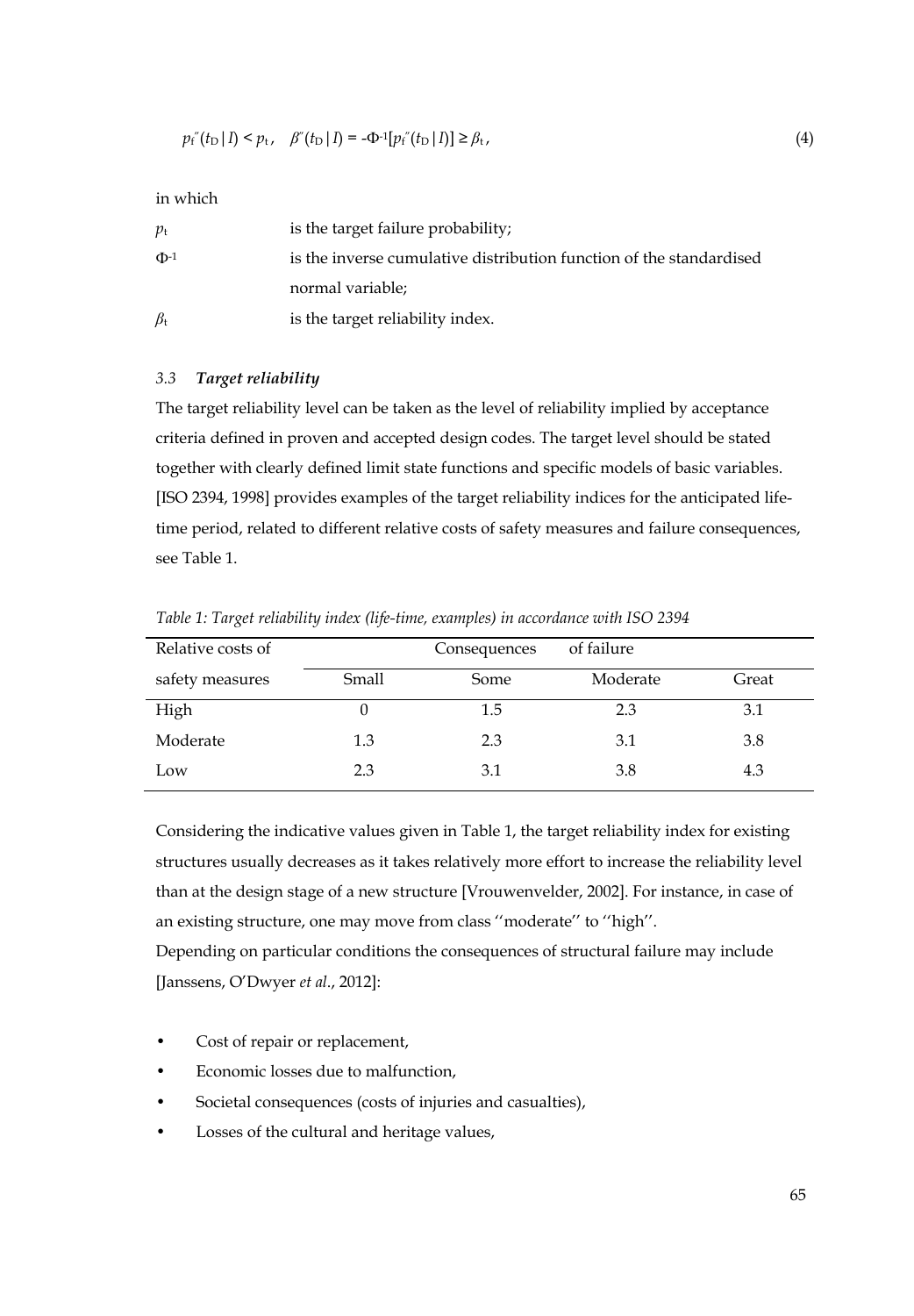- Unfavourable environmental effects (CO<sub>2</sub> emissions, energy use, release of dangerous substances),
- Psychological effects (loss of reputation).

In common cases an investigated structure or its member is associated with failure consequences given in Table 1 using expert judgement. Some guidance on the classification can be obtained from [EN 1990, 2002] where examples of civil engineering works for three Consequence Classes are provided. However, the inconsistency in classes of failure consequences (four in [ISO 2394, 1998] and three in [EN 1990, 2002]) may somewhat complicate the judgement. Additional information can be obtained from [Vrouwenvelder, 2002], [Diamantidis, Bazzurro, 2007], [Steenbergen, Vrouwenvelder, 2010], [Vrouwenvelder, Scholten, 2010], [JCSS, 2001] and [Sykora, Diamantidis *et al*., 2014]. Upgrade costs normally consist of:

- Costs related to surveys, design and directly related to structural upgrades; and possibly also of:
- Losses of the heritage value,
- Economic losses due to business interruption,
- Replacement of users etc.

A limited guidance on the assessment of relative costs of safety measures is provided in the committee approved draft of the revision of ISO 2394 (not publicly available yet). Therein the relative cost of improving life safety is classified with respect to the ratio between the costs  $C_1$  related to safety measure and the costs  $C_0$  of design and construction costs. The following indicative values may be considered for different relative costs of improving life safety:

- High:  $C_1 / C_0 = 0.1$ ,
- Normal:  $C_1 / C_0 = 0.01$ ,
- Low:  $C_1 / C_0 = 0.001$ .

For the industrial heritage buildings moderate consequences of failure and moderate costs of safety measures can often be assumed. In this case [ISO 2394, 1998] indicates  $\beta_t = 3.1$ . It is worth noting that other standards such as [EN 1990, 2002] and [ISO 13822, 2010] provide different target reliability levels, classified only with respect to the failure consequences. However, the costs of safety measures may become an important aspect in case of the industrial heritage structures.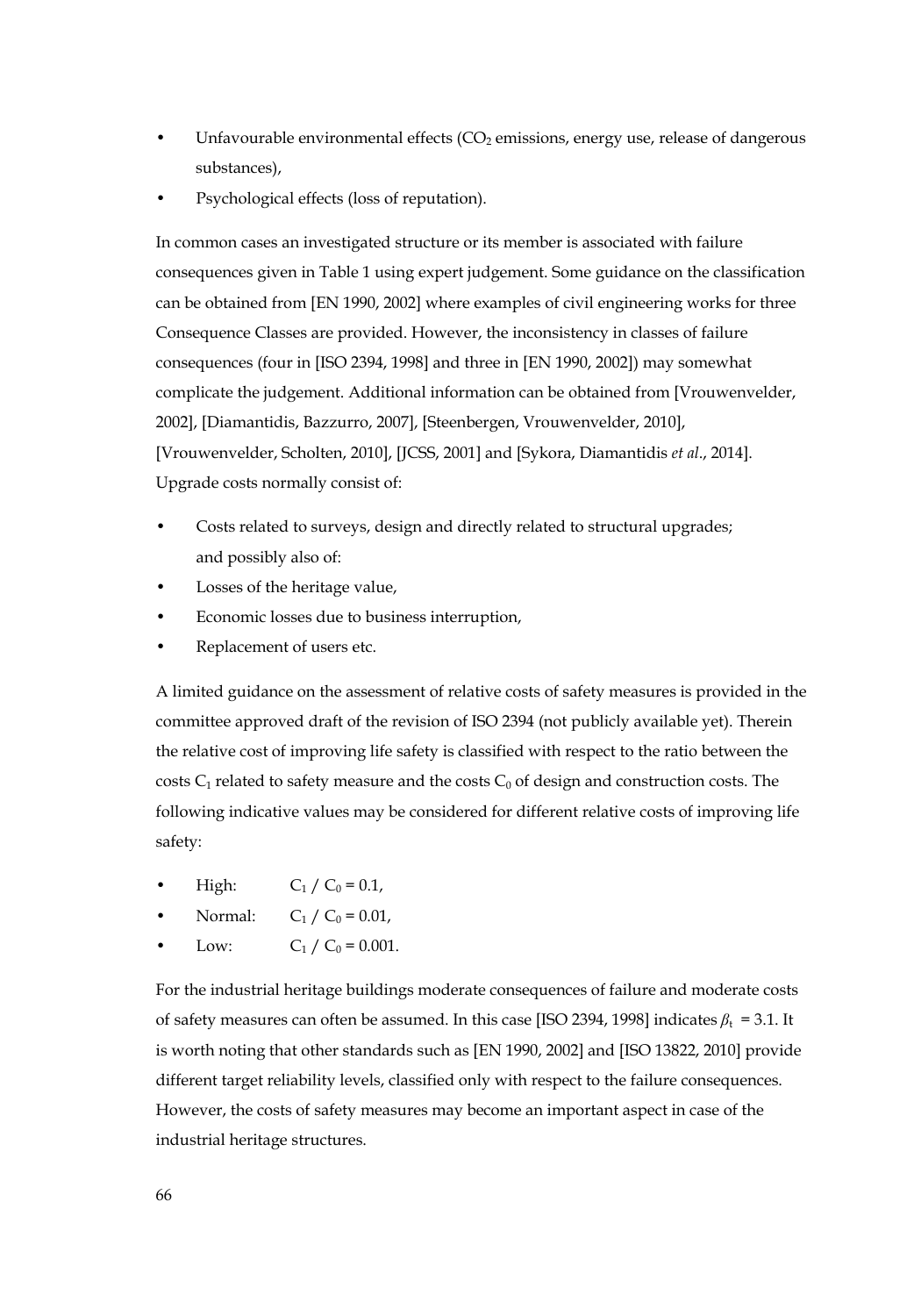Yet none of aforementioned standards explicitly takes into account the heritage value of a structure. To the best knowledge of the authors, the only model accounting for the heritage value is a simple empirical relationship proposed by [Schueremans, Van Gemert, 2004]:

$$
p_{\rm t} = S_{\rm c} t_{\rm D} A_{\rm c} C_{\rm f} / (n_{\rm p} W) \times 10^{-4}
$$

in which

- *S*c is the social criterion factor (recommended value for listed historic buildings 0.05);
- $A_c$  is the activity factor (recommended value for buildings 3);
- *C*<sub>f</sub> is the economical factor (5 for a moderate consequences, recommended values: 10 for not serious and 1 for serious consequences of failure);
- $n_p$  is the number of endangered persons (the most favourable and unfavourable estimates  $n_{p,\text{min}} = 1$  and  $n_{p,\text{max}} = 10$ , respectively, are considered for significant risk of injury or fatalities - a middle class of consequences [Trbojevic, 2009]);
- *W* is the warning factor (unity for a sudden failure without previous warning).

Considering these indicative data, lower and upper estimates of the target reliability level are obtained from Eq. (5)

$$
p_{\text{t,max}} = 0.05 \times 50 \times 3 \times 5 / (1 \times 0.3) \times 10^{4} \approx 3.8 \times 10^{3}; \beta_{\text{t,min}} = 2.7,
$$
  
(6)  

$$
p_{\text{t,min}} = 0.05 \times 50 \times 3 \times 5 / (10 \times 0.3) \times 10^{4} \approx 3.8 \times 10^{4}; \beta_{\text{t,max}} = 3.4.
$$

It appears that the target reliability is within the broad range from 2.7 to 3.4. The value recommended in [ISO 2394, 1998] is approximately in the middle of this range. It is interesting to indicate the target reliability level for a structure with the same characteristics (regarding the inputs to Eq. (6)), but having no heritage value. For a structure not listed as a historic building, the factor  $S_c = 1$  might be assumed. Then, Eq. (5) yields

$$
p_{t,\text{max}} = 1 \times 50 \times 3 \times 5 / (1 \times 0.3) \times 10^{4} \approx 7.6 \times 10^{2}; \beta_{t,\text{min}} = 1.4,
$$
  
\n
$$
p_{t,\text{min}} = 1 \times 50 \times 3 \times 5 / (10 \times 0.3) \times 10^{4} \approx 7.6 \times 10^{3}; \beta_{t,\text{max}} = 2.4.
$$
\n(7)

It follows from Eqs. (6) and (7) that the target reliability index for the heritage building should be greater (by about one) than that for a similar structure not listed as a historic building. Whether this is an adequate increase of reliability is a complex question that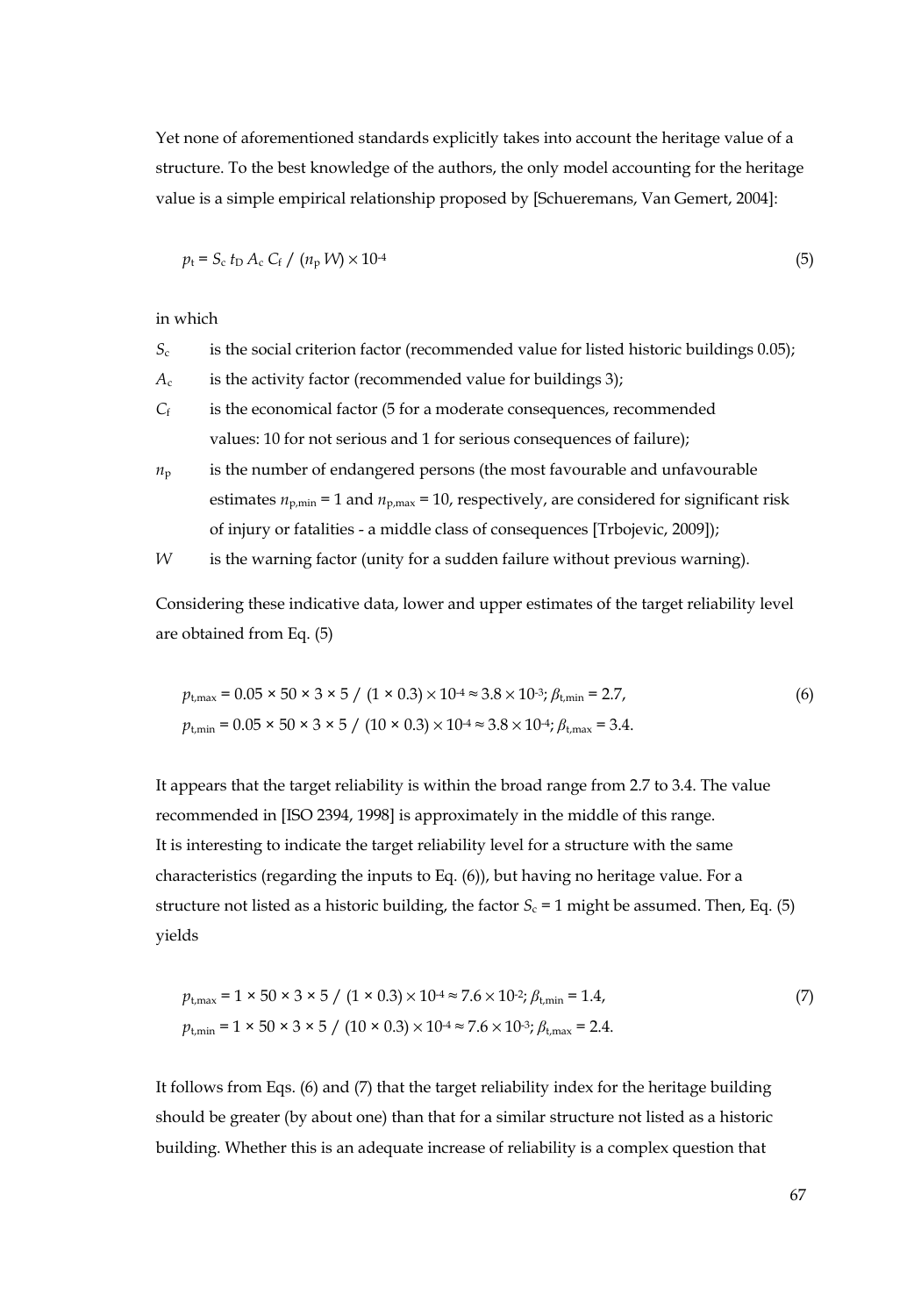should be addressed in a separate study. In such an investigation it should be taken into account that an increase in the target reliability may potentially result in losses of the heritage values. More detailed information on the procedures for the assessment of the target reliabilities for existing structures is provided by [Diamantidis, Bazzurro, 2007], [Steenbergen, Vrouwenvelder, 2010], [Vrouwenvelder, Scholten, 2010], [Bigaj-van Vliet, Vrouwenvelder, 2013] and [Sykora, Diamantidis *et al.*, 2014].

#### **4 Case study**

The proposed procedure is applied in a case study of the reliability assessment of a former factory for boiler production; another example of the probabilistic assessment of a cast-iron heritage structure was provided by [Markova, Holicky *et al.*, 2015]. The factory (Figure 1) was built in 1900s. A reconversion has been conducted to adjust the building for use as headquarters of a publishing house. The anticipated working life is 50 years. Characteristics of the resistance and permanent action are specified considering results of on-site surveys and original design documentation. Effects of degradation are negligible. An assessment by the partial factor method reveals that the critical structural member is a cast-iron truss girder supporting the roof (Figures 1 and 2). The girder is statically determinate. Suction due to wind pressure, causing buckling of a long-span lower chord of the girder, was identified as the most unfavourable load case; axial and shear forces need not to be taken into account. The following analysis is considerably simplified to illustrate key steps of the probabilistic updating rather than to describe case-specific details. The purpose of the case study is two-fold:

- 1. To show the development of the probabilistic model for cast-iron strength using nondestructive and destructive tests,
- 2. To illustrate consideration of the satisfactory past performance.

#### *4.1 Updating of the strength of cast iron*

Dissimilar to present construction materials, prior information for historic materials (Section 3.1) may not be available. For instance cast-iron strengths vary in a wide range depending on the production process and producers.

That is why models for properties of historic materials need to be solely based on measurements and standard Bayesian updating (combining prior information with test results) [JCSS, 2001b] can hardly be performed. However, the technique of Bayesian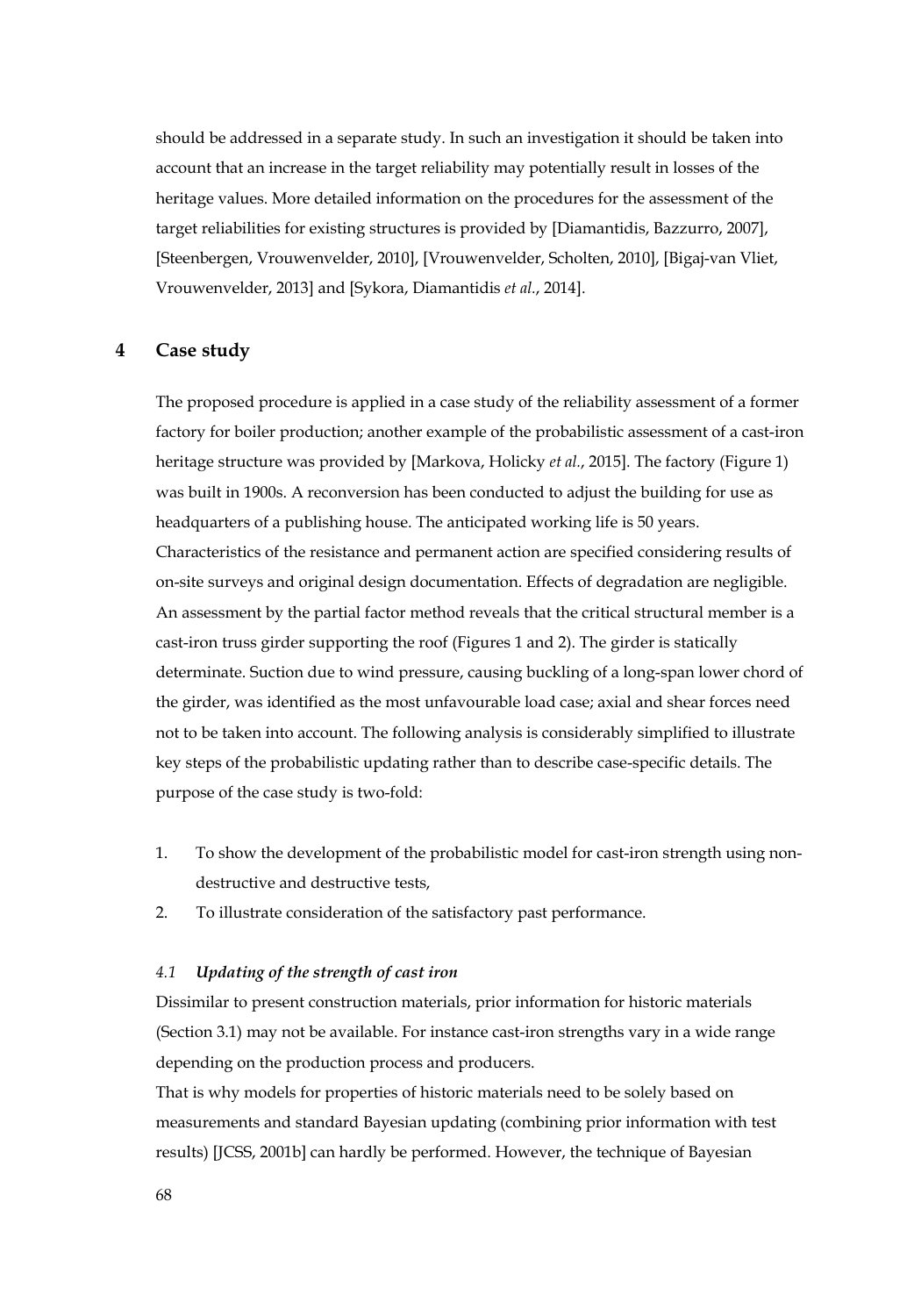

*Figure 1: Former factory for boiler production in Prague – Karlin under reconversion* 



*Figure 2: Schematic plan view*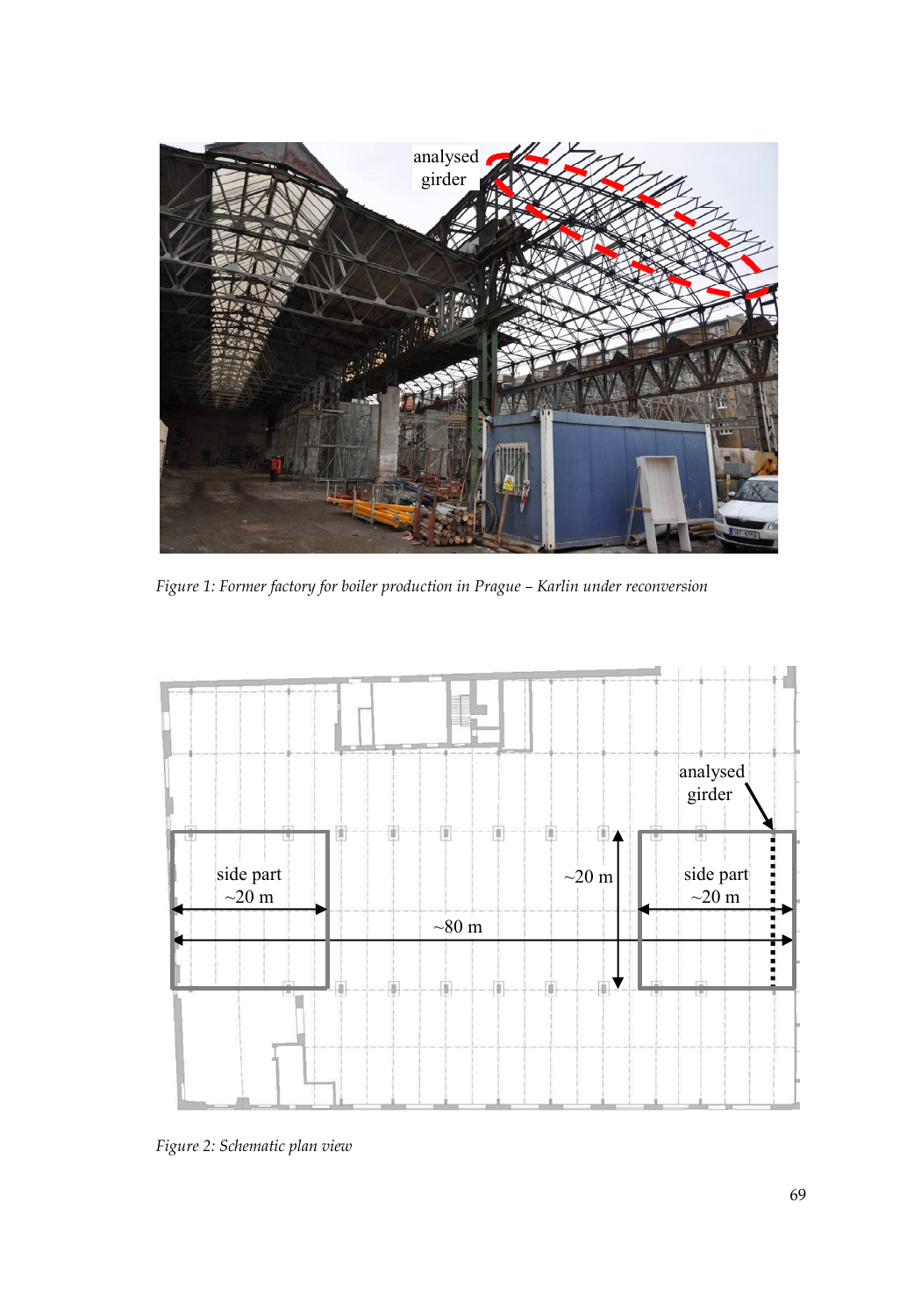updating can be efficiently applied when combining results of non-destructive (affected by a measurement uncertainty) and destructive (deemed to be associated with negligible measurement uncertainty for metallic materials, [Sykora, Holicky, 2013]) testing. In the beginning of the analysis Brinell hardness tests were performed at ten locations of the structure. Using a relationship based on long-term experience with the test method, results were converted to equivalents of outcomes of tensile tests. Statistical characteristics are obtained by the method of moments

$$
m_0' = 385 \text{ MPa}, s_0' = 20.5 \text{ MPa}, v_0' = s_0' / m_0' = 0.053, n' = 10, \zeta' = n - 1,
$$
\n(8)

in which

 $m_0'$  is the point estimate of the population mean,

*s*<sup> $0$ </sup> is the point estimate of the standard deviation,

 $v_0'$  is the coefficient of variation,

*n*' is the sample size,

*ξ*' is the number of degrees of freedom for the standard deviation. (note that the common symbol *ν* is not used to avoid confusion with the symbol for a coefficient of variation).

A lognormal distribution with the origin at zero (hereafter simply "lognormal distribution") is considered as an appropriate probabilistic model for the cast-iron strength *f*. The probability density function based on the point estimates  $m_0'$  and  $s_0'$  is plotted in Figure 3.

Long-term experience with the Brinell method indicates that a particular measurement *f<sub>0i</sub>*' is affected by an unbiased measurement uncertainty  $\varepsilon$  (mean  $\mu_{\varepsilon}$  = 1) with a standard deviation  $\sigma_{\varepsilon}$  = 0.15. An actual (true) value of the strength is estimated as the product of a test result and the measurement uncertainty,  $f_i' = \varepsilon_i f_{0i}$ . To account for  $\varepsilon$  the point estimates of the sample characteristics are modified as follows ([Holicky, 2009], [Holicky, 2013])

$$
m' \approx \mu_{\varepsilon} m_0' = 385 \text{ MPa}, s' \approx m' \sqrt{(V_{\varepsilon}^2 + v_0'^2 + V_{\varepsilon}^2 v_0'^2)} = 61.3 \text{ MPa}, v' = s' / m' \approx 0.16,
$$
 (9)

in which  $V_{\varepsilon} = \sigma_{\varepsilon} / \mu_{\varepsilon}$  is the coefficient of variation of the measurement uncertainty.

The measurement uncertainty significantly affects estimated variability of *f* as also demonstrated in Figure 3. The model including *ε* is now expressing uncertainty of the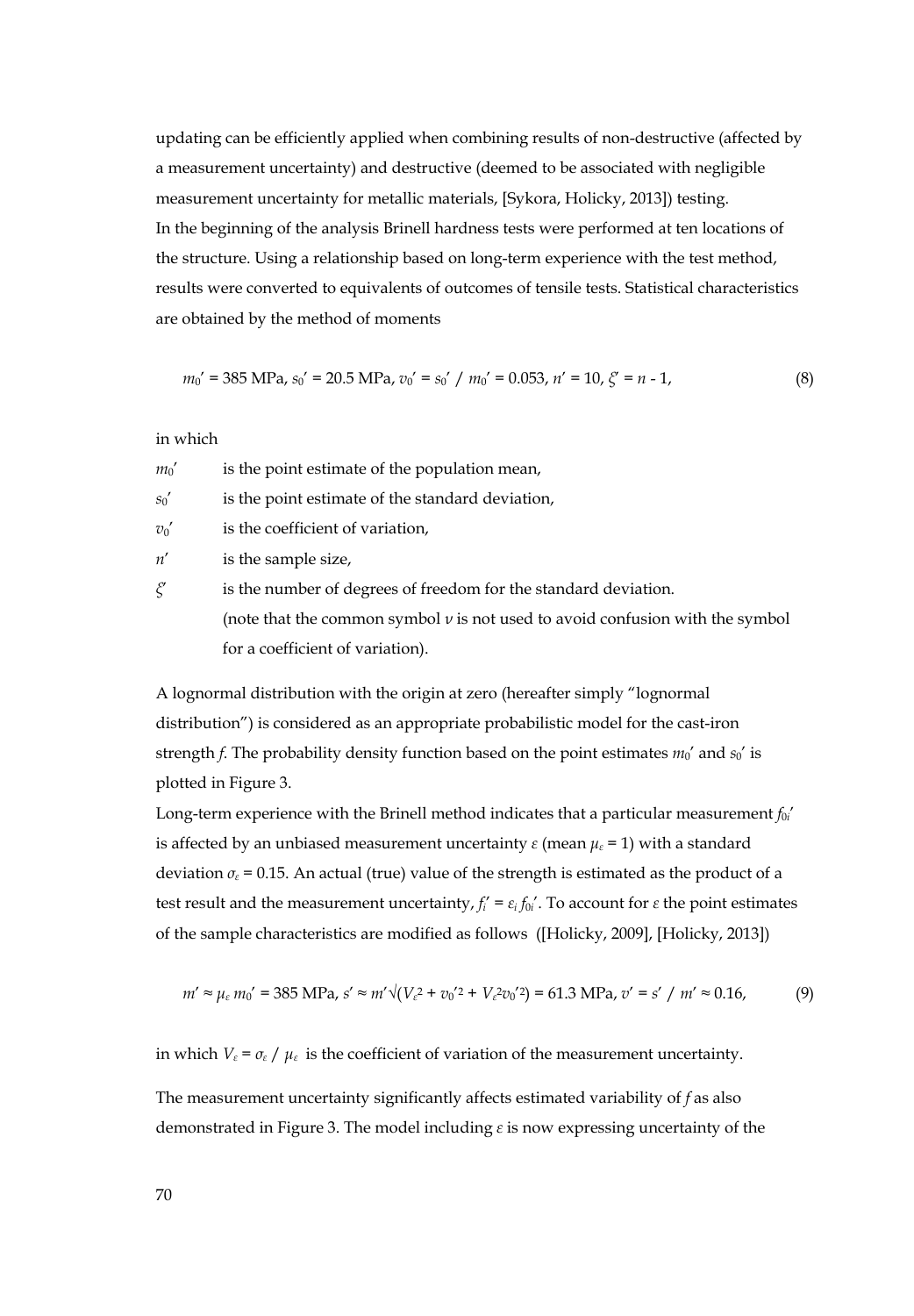

*Figure 3: Probability density function of the strength of cast iron based on results of the Brinell tests* 

analyst in prediction of the cast-iron strength rather than true variability of *f* that is increased by the variability of *ε*. The probability density function of the cast-iron strength then corresponds to a greater dispersion and the estimate of a 5% fractile (commonly the characteristic value, [EN 1990, 2002]) considerably decreases. The effect on the design value is even more substantial.

To verify results of the non-destructive testing and improve the material model, three samples were cut from parts of the structure that were replaced due to needs of the intended use. Tensile strengths are as follows: **f** = {371, 351, 418} (in MPa). The following statistical characteristics are obtained by the method of moments

$$
m = 380 \text{ MPa}, s = 34.4 \text{ MPa}, n = 3, \xi = 2. \tag{10}
$$

According to [ISO 12491, 1997] and [JCSS, 2001b] the updated characteristics (combining prior information non-destructive measurements here and results from tensile tests) can be estimated as

$$
n'' = n' + n = 13; \zeta'' = \zeta' + \zeta + \delta(n') = 12; \ m'' = (n'm' + nm) / n'' = 384 \text{ MPa};
$$
  
\n
$$
s'' = \sqrt{\left\{ \left[ \zeta'(\zeta')^2 + n'(m')^2 + \zeta \zeta^2 + nm^2 \right] - n''(m'')^2 \right\}} / \zeta'' = 55.0 \text{ MPa}, \tag{11}
$$

where  $\delta(n') = 0$  for  $n' = 0$  and  $\delta(n') = 1$  otherwise.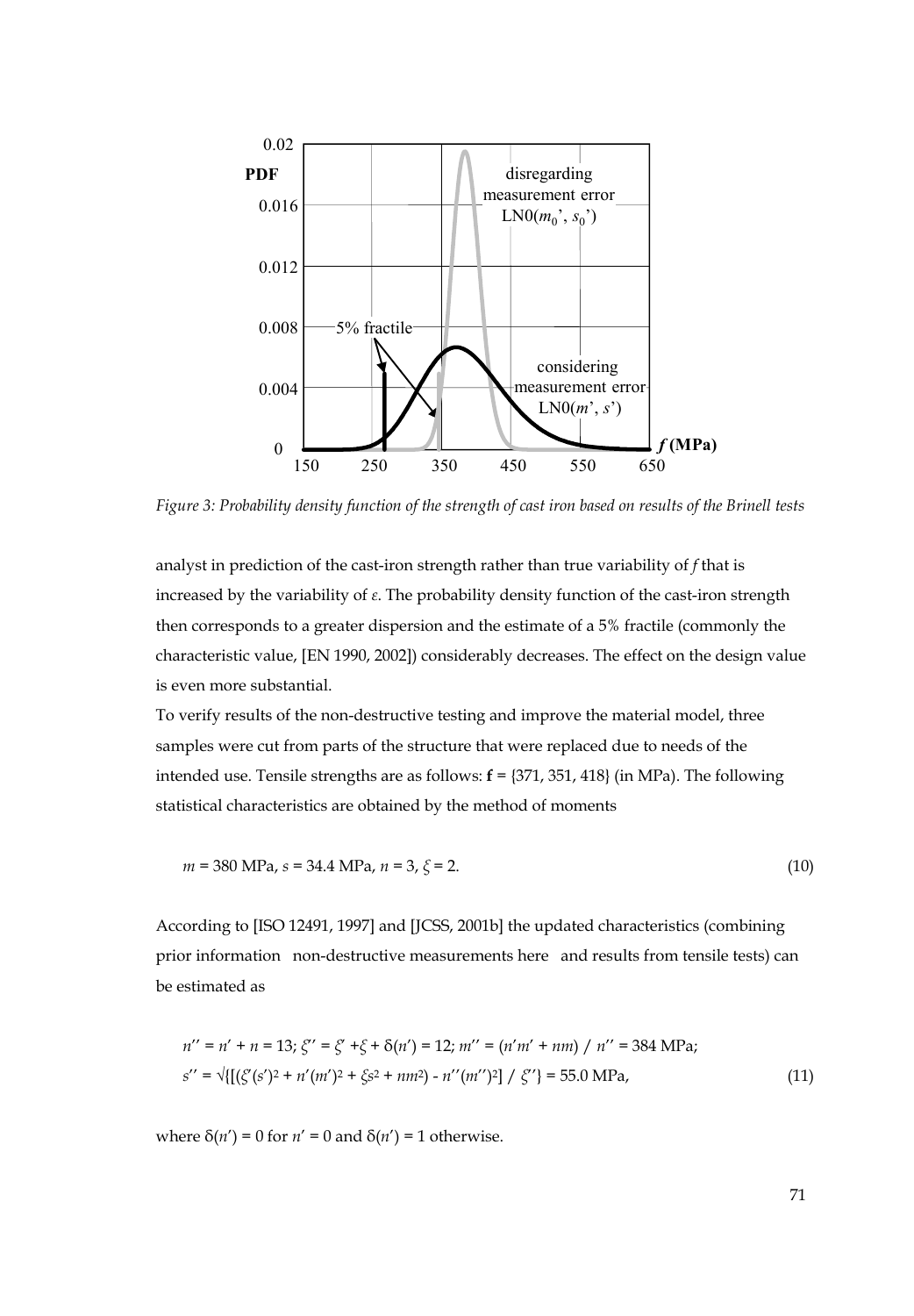The updated standard deviation is lower than that based on the Brinell method, however it is still considerably greater than the standard deviation obtained from tensile tests. It could thus be accepted to develop the model of *f* using the tensile tests only. However, the increase of the standard deviation due to the measurement uncertainty is compensated by a considerable increase of the degrees of freedom (*ξ* = 2 and *ξ*'' = 12) that positively affects the left tail of the distribution. This can be demonstrated for instance by the estimates of the characteristic value  $f_k$  in accordance with [EN 1990, 2002]. The greatest estimate is obtained for the updated distribution,  $f_k = 282$  MPa; when considering either nondestructive or destructive tests a lower estimate by about 15-20 MPa is obtained. Note that the difference becomes more significant for design values (commonly ~1‰ fractile). Supplementary information on the updating of distributions can be found in [Ang, Tang, 2007, JCSS, 2001, JCSS, 2001b].

It is emphasised that the applied simplified technique is not the only procedure to combine data affected by different uncertainties. A more advanced procedure based on the Bayesian approach was developed by [Sykora, 2014]; an alternative procedure based on the likelihood representation of uncertainties was proposed by [Sankararaman, Mahadevan, 2011].

#### *4.2 Updating of the failure probability of the girder*

A verification by the partial factor method reveals that the reliability of the girder is insufficient as the actual resistance is by 10% lower than required by Eurocodes for new structures (considering the updated strength of cast iron). The probabilistic reliability analysis is based on the limit state function  $Z(\cdot)$  for the member exposed to buckling

$$
Z(\mathbf{X}) = K_R \chi A f - K_E [G + W], \qquad (12)
$$

in which

*χ* is the nominal buckling reduction factor,

*A* is the deterministic cross-section area.

Notation and probabilistic models of the basic variables X (statistically independent) are given in Table 2, following recommendations of JCSS [Vrouwenvelder, 1997], [JCSS, 2001]. The variability of the buckling reduction factor is covered by the uncertainty in the model resistance; the variability of the cross-section area obtained from in-situ measurements is negligible.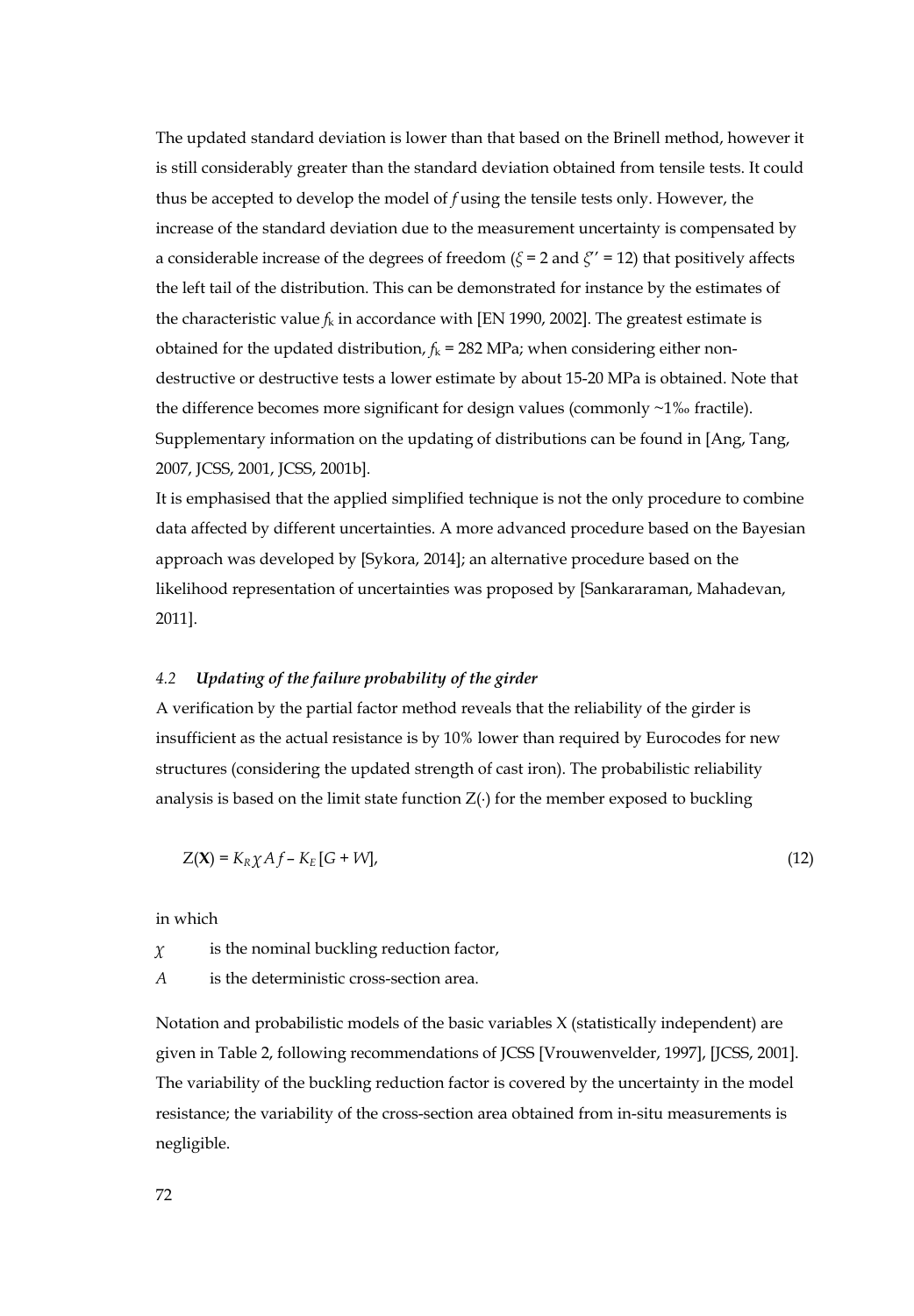| Variable                     | Sym.  | Distribution | $\mu_X / x_k$ | $V_{\rm X}$ |
|------------------------------|-------|--------------|---------------|-------------|
| Cast-iron strength (updated) |       | Lognormal    | 1.36          | 0.14        |
| Permanent load effect        | G     | Normal       |               | 0.05        |
| Wind pressure (50-y. maxima) | W     | Gumbel       | 0.7           | 0.35        |
| Effect of the survived load  | S     | Normal       | 1.4           | 0.1         |
| Resistance uncertainty       | $K_R$ | Lognormal    |               | 0.1         |
| Load effect uncertainty      | $K_E$ | Lognormal    |               | 0.1         |

*Table 2: Models of basic variables* 

 $x_k$  = characteristic value

Using the FORM method and Eq. (1) the reliability index  $\beta \approx 2.8$  is lower than the accepted target reliability level  $\beta_t$  = 3.1. The reliability is then updated considering the satisfactory past performance to improve this estimate. Available measurements from a neighbouring meteorological station reveal that in 2007 the structure was exposed to an extraordinary wind storm causing a wind pressure *S* exceeding 1.4-times the characteristic value. Based on an expert judgement uncertainties in the survived load effect are described by a normal distribution with the mean equal to the observed value and coefficient of variation 0.1. Given the survival of the load *S*, the updated reliability index  $\beta''(t_D | S) \approx 3.1$  follows from the conditional failure probability based on Eq. (3)

$$
p_f''(t_D | S) = P\{[K_{R\hat{\chi}} Af - K_E(G+W) < 0] \cap [K_{R\hat{\chi}} Af - K_E(G+S) > 0]\} / P\{K_{R\hat{\chi}} Af - K_E(G+S) > 0\}. \tag{13}
$$

Note that the present conditions of the girder are assumed to be the same as those at the time of exposure to the load *S*. It is emphasised that the information on previous loads should be always considered carefully and associated with relevant uncertainty.

#### *4.3 System reliability*

The roof is supported by 24 identical truss girders out of which six on each side part are exposed to maximum effects of a wind pressure (Figure 2). Thus reliability of the series system of these girders  $(N = 12)$  is analysed. The girders are assumed to have the same reliability,  $\beta''(t_D | S) \approx 3.1$  and  $P_f''(t_D | S) \approx 1.1 \times 10^{-3}$ . Note that in this section measures concerning reliability of any of the girders (component reliability) are denoted simply *β* and  $P_f$ .

Uni-modal bounds on the failure probability of the system  $P_{f,sys}$  (based on failure probabilities of individual girders) are wide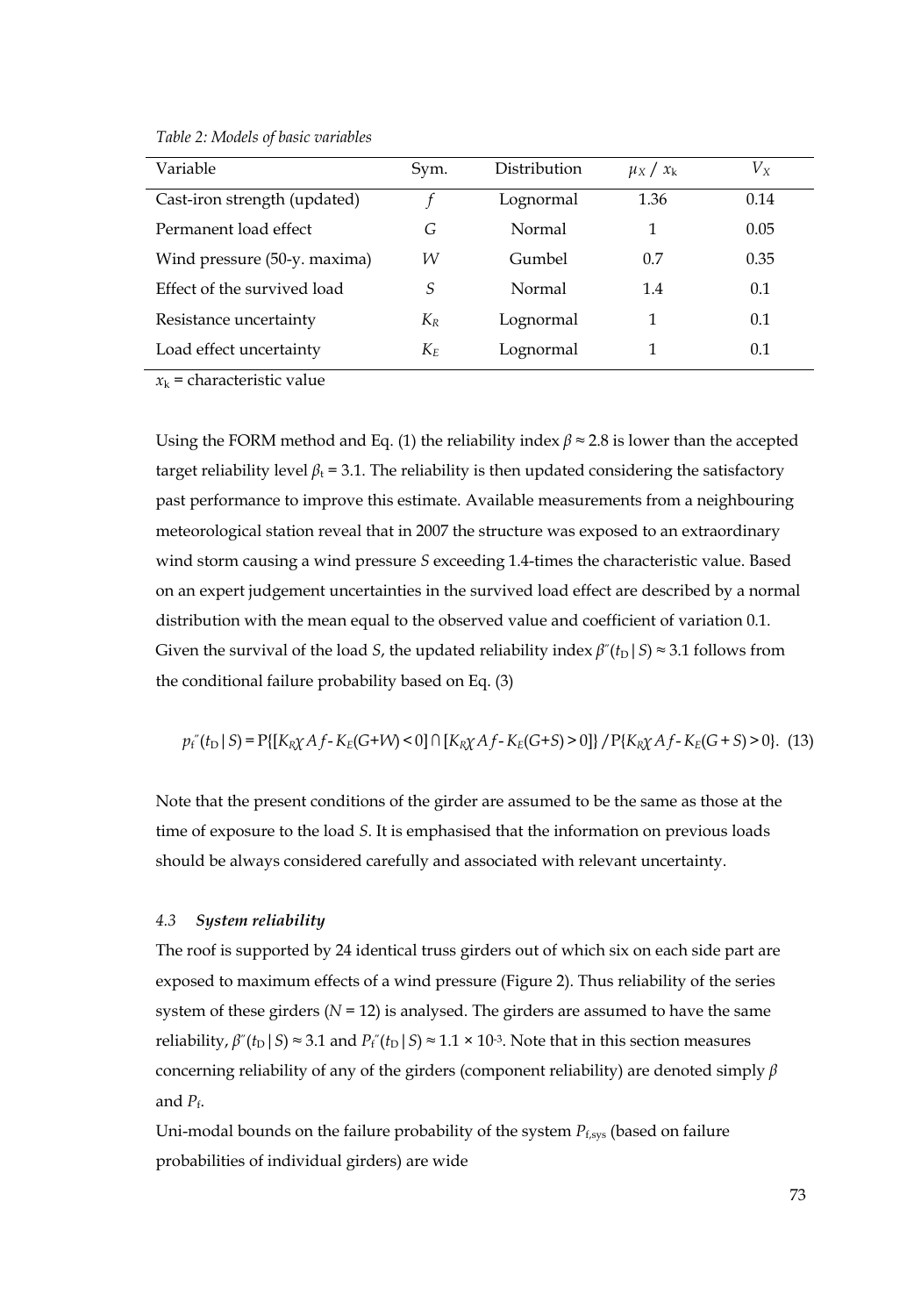$$
P_f = 1.1 \times 10^{-3} \le P_{f,sys} < N \ P_f = 0.011 \ (2.3 < \beta_{sys} \le 3.1). \tag{14}
$$

To improve these estimates the failure probability of a series system consisting of components with equal reliability indices and equal correlation coefficients is obtained as [Dunnett, Sobel, 1955], [Vrouwenvelder, 2006]

$$
P_{f,sys} = 1 - \left[ \left[ 1 - \Phi(-\beta^*) \right]^{N} \varphi(u) du, \right. \tag{15}
$$

in which

- $\Phi$  is the cumulative distribution function of the standardised normal variable;
- $\beta^* = (\beta + u \sqrt{\rho}) / \sqrt{(1 \rho)}$  where  $\rho$  is the FORM coefficient of correlation between the limit state functions of girders;
- φ is the probability density function of the standardised normal variable.

The coefficient *ρ* is obtained as

$$
\rho = \sum_{i} (a_i^2 \rho_i), \tag{16}
$$

in which

- *αi* is the FORM sensitivity factor of a random variable included in the limit state function (12);
- $\rho_i$  is the FORM correlation coefficient describing dependence amongst realisations of a basic variable *Xi* for different girders.

To assess the system failure probability (15) it is necessary to estimate the correlation coefficients *ρi*:

- The model uncertainties ( $a_{KR} = 0.33$ ,  $a_{KE} = -0.33$ ) are considered to be affected by systematic influences (common to all the girders) rather than by local factors (possibly deviating for individual girders) and full correlation is thus assumed, *ρKR* =  $ρ<sub>KE</sub> = 1.$
- The cast-iron strength ( $a_f$  = 0.45) is an important variable dominantly affected by the measurement uncertainty *ε*. This is demonstrated by a decrease of *Vf* from 0.14 to 0.06 when *ε* is neglected. The contribution of *ε* to  $V_f$  can thus be estimated as  $\sqrt{(0.14^2 - 1.000)}$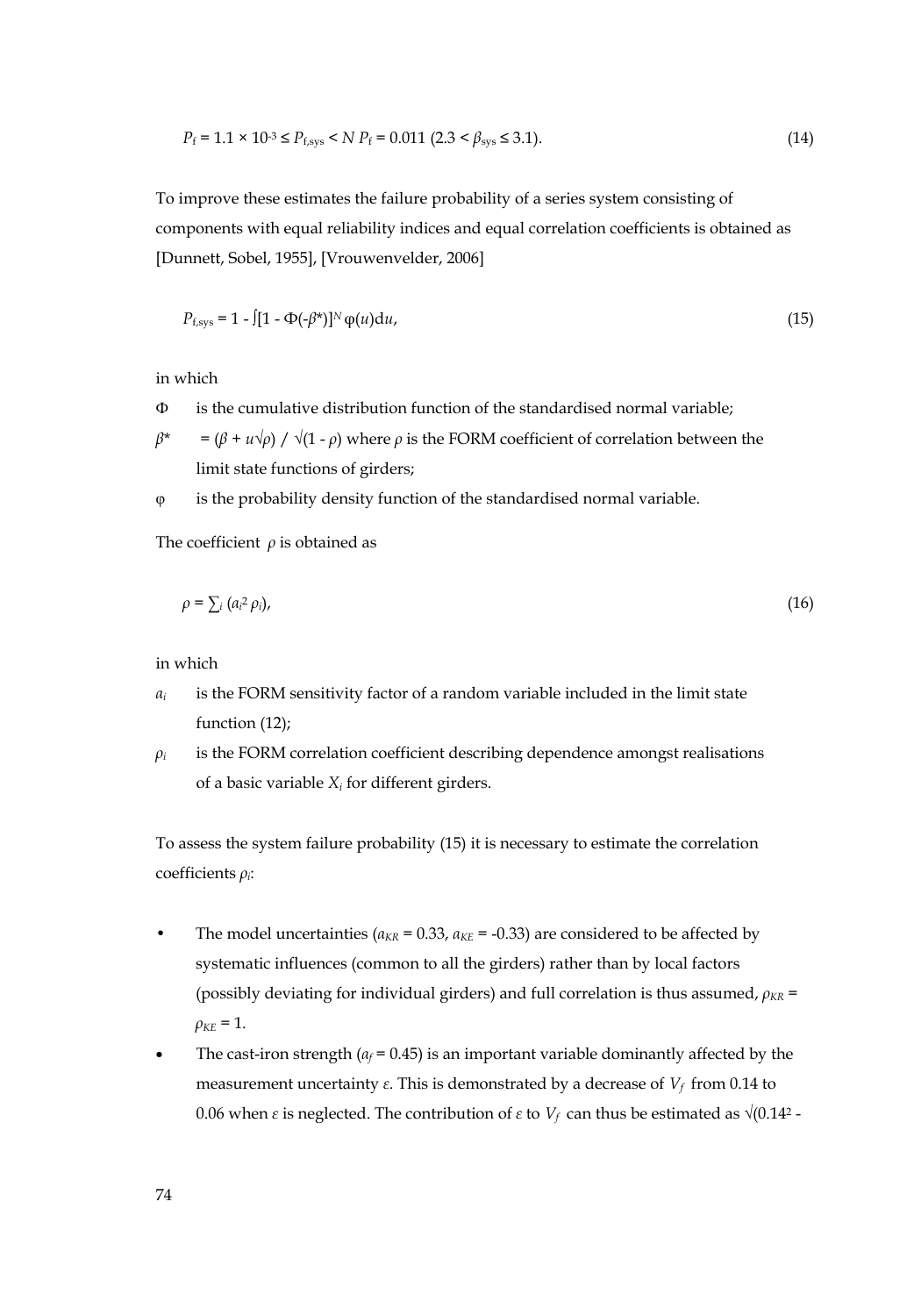$0.06<sup>2</sup>$ ) = 0.13. The measurement uncertainty is assumed independent amongst the girders and so for the cast-iron strength,  $\rho_f = 0$  is conservatively taken into account.

- The permanent action ( $a_G$  = -0.05) is an insignificant variable and its correlation coefficient affects the system failure probability negligibly;  $\rho_G = 0$  is accepted.
- The effect of the wind action  $(a_W = -0.76)$  dominates reliability of the girders. Considering an extreme storm causing a 50-year maximum of the wind pressure, load effects on six girders within each of the side parts (Figure 2) are likely fully correlated,  $\rho_W$  = 1. However, small deviations in the maximum load effect might occur between the side parts. Based on the expert judgement this can be expressed as "high or very high degree of dependence" and thus  $\rho_W \approx 0.9$ . Accepting this value for correlations amongst any of the girders yields conservative results.

Considering the estimates of  $\rho_i$ -values (with  $\rho_W$  = 1), Eq. (16) leads to  $\rho$  = 0.79 and then the system failure probability is obtained from Eq. (15),  $P_{f,sys} \approx 0.0057$  ( $\beta_{sys} \approx 2.5$ ). For the alternative value  $\rho_W$  = 0.9 the reliability index decreases by about 0.05. The predicted reliability is thus still lower than the target reliability index 3.1. In general five options can now be considered:

- 1. To improve information on variables significantly affecting structural reliability by further inspections, tests or applying more advanced theoretical models - in this case additional destructive tests of the cast-iron strength could be performed and/or more advanced models for both resistance and wind action effect could be applied.
- 2. To strengthen the member, for example by reducing the buckling length of the lower chord of the truss girders by appropriate bracing.
- 3. To propose an adequate limit on the imposed action irrelevant for the roof girders, however.
- 4. To accept a shorter remaining working life (such as 15 years [Vrouwenvelder, Scholten, 2010], [Steenbergen, Vrouwenvelder, 2010]) and after that re-assess the girders - using 15-year maxima of the wind pressure the updated reliability index  $\beta''(15 \text{ y.} | S) \approx 3.4$  is obtained from Eq. (13) and  $\beta_{\text{sys}}$  increases from 2.5 to 2.9.
- 5. To derive an optimum target reliability following the principles provided by [ISO 2394, 1998].

Other options may include start monitoring of the structure or critical members, replacement of members with insufficient reliability, decommissioning or dismantlement.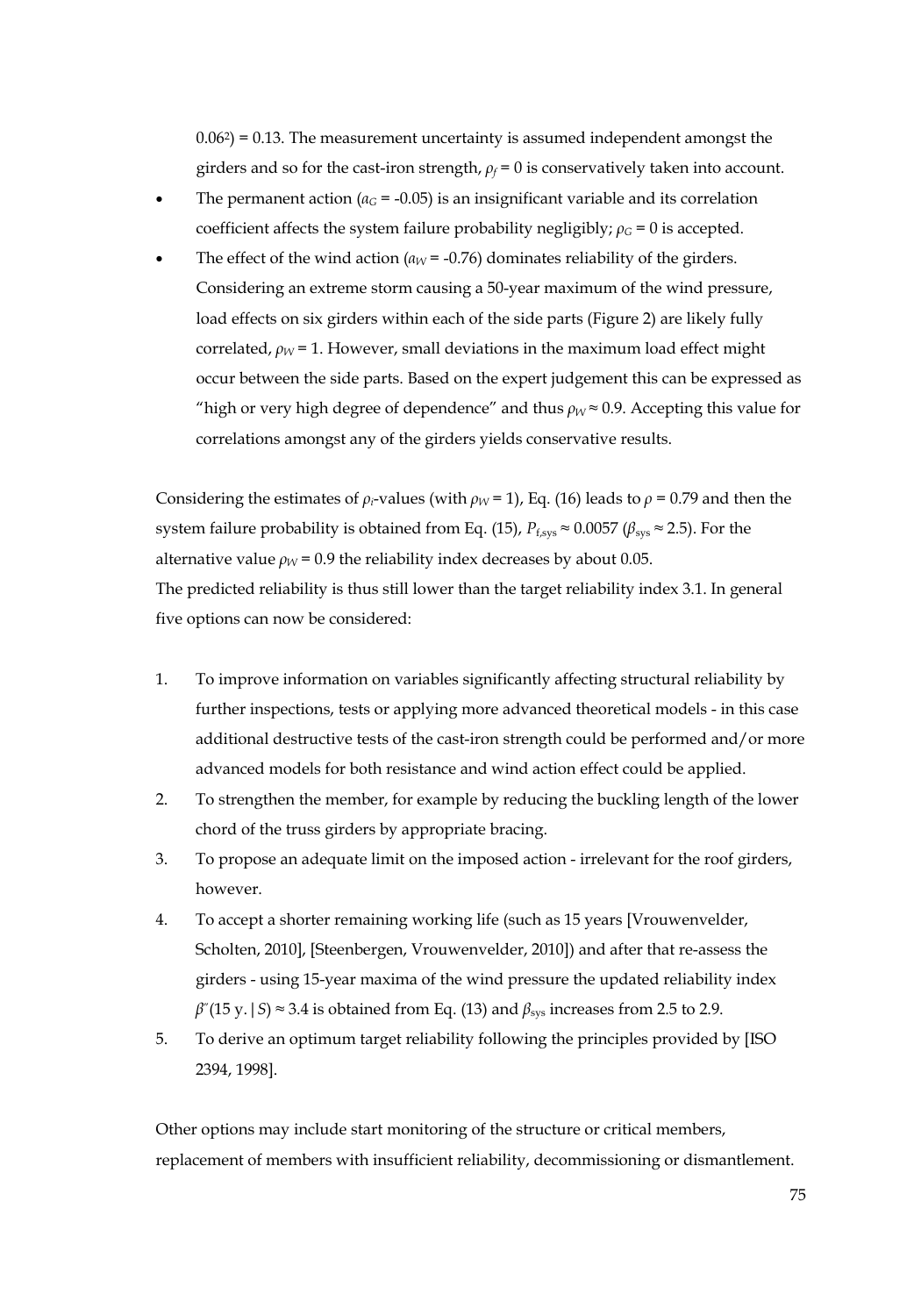# **5 Concluding remarks**

Reliability verifications of the industrial heritage buildings should be backed up by inspection including collection of appropriate data. Assessments based on simplified conservative procedures used for structural design may lead to expensive repairs and losses of the heritage value. Probabilistic methods can thus better describe uncertainties and take into account results of inspections and tests as well as satisfactory past performance. Numerical example reveals that it may be important to consider measurement uncertainties related to non-destructive techniques. Direct updating of the failure probability can be effectively performed by the FORM/SORM methods and may improve reliability assessment. The reliability appraisal can be performed by implementing appropriate, cost-optimal target levels for existing structures.

### *Acknowledgements*

The paper is a tribute to Ton Vrouwenvelder for his essential contributions to developments of theory and promotion of practical applications of probabilistic assessment of existing structures. The study is an outcome of the research project NAKI DF12P01OVV040 "Assessment of safety and working life of industrial heritage buildings", supported by the Ministry of Culture of the Czech Republic.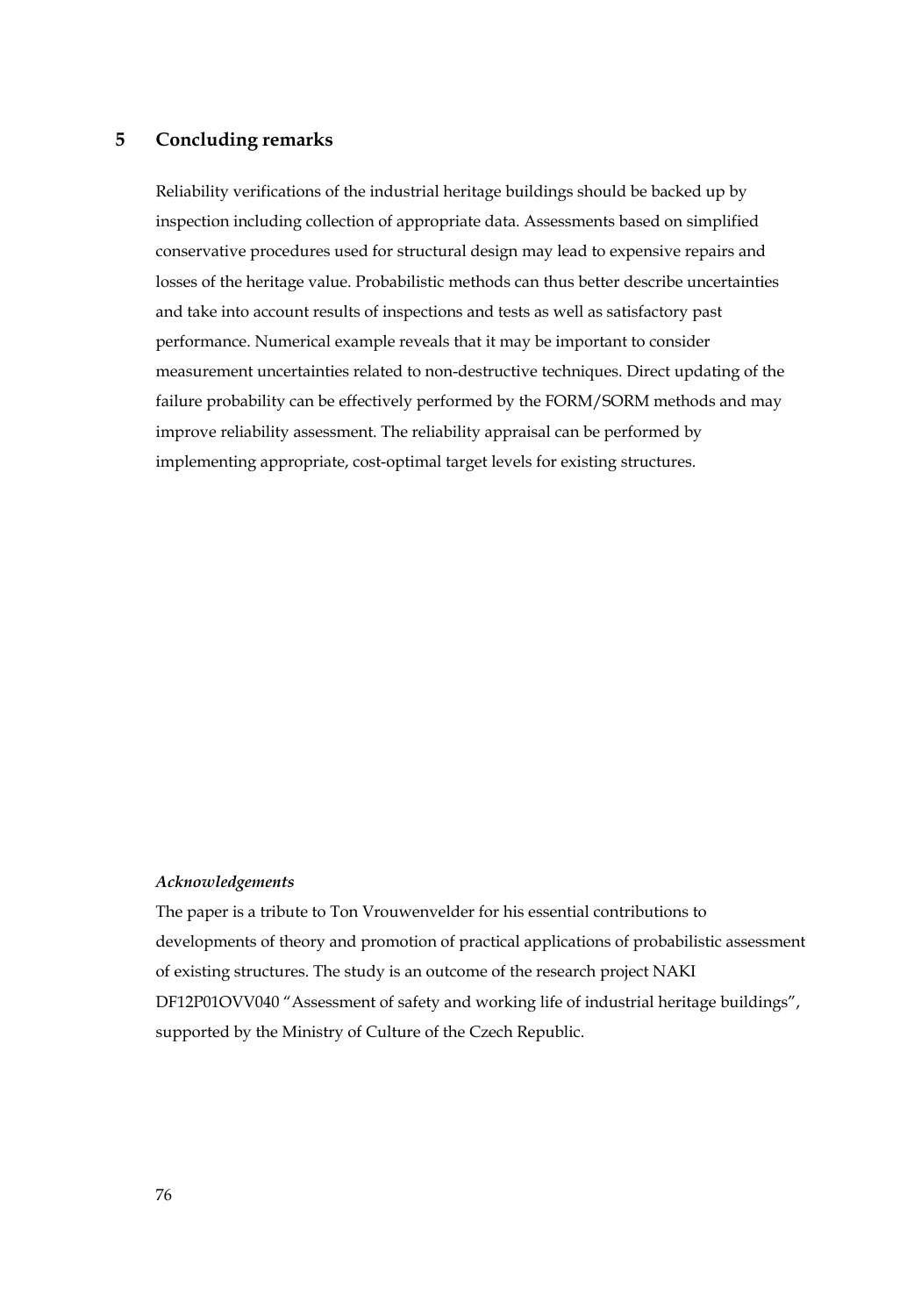## **Literature**

- Ang, A.H.S., Tang, W.H. *Probabilistic Concepts in Engineering Emphasis on Applications to Civil and Environmental Engineering*, John Wiley & Sons, 2007.
- Bigaj-van Vliet, A., Vrouwenvelder, T. (2013). Reliability in the performance-based concept of fib Model Code 2010. *Structural Concrete* 14(4): 309-319.
- Caspeele, R., Taerwe, L. (2014). Influence of concrete strength estimation on the structural safety assessment of existing structures. *Construction and Building Materials* 62(0): 77-84.
- Diamantidis, D. (1987). Reliability assessment of existing structures. *Engineering Structures* 9(3): 177-182.
- Diamantidis, D., Bazzurro, P. Safety acceptance criteria for existing structures, in *Special Workshop on Risk Acceptance and Risk Communication*, 2007.
- Diamantidis, D., Holicky, M., Sykora, M., Markova, J., Arteaga, A., Vrouwenvelder, A.C.W.M., Croce, P., Tanner, P., Lara, C., Toprak, S. *Innovative Methods for the Assessment of Existing Structures*, CTU in Prague, 2012.
- Dunnett, C.W., Sobel, M. (1955). Approximations to the Probability Integral and Certain Percentage Points of a Multivariate Analogue of Student's t-Distribution. *Biometrika* 42(1/2): 258-260.
- Ellingwood, B.R. (1996). Reliability-based condition assessment and LRFD for existing structures. *Structural Safety* 18(2-3): 67-80.
- EN 1990. *Eurocode Basis of structural design*, CEN, 2002.
- Holicky, M. *Introduction to Probability and Statistics for Engineers*, Springer, 2013.
- Holicky, M. *Reliability analysis for structural design*, SUN MeDIA, 2009.
- Holicky, M., Sykora, M. Structural assessment of heritage buildings, in *Proc. 1st Int. Conf. Defence Sites: Heritage and Future 2012*, WIT Press, 2012.
- ISO 12491. *Statistical methods for quality control of building materials and components*, ISO, 1997.
- ISO 13822. *Bases for design of structures Assessment of existing structures*, ISO TC98/SC2, 2010.
- ISO 2394. *General principles on reliability for structures*, ISO, 1998.
- Janssens, V., O'Dwyer, D.W., Chryssanthopoulos, M.K. (2012). Assessing the

Consequences of Building Failures. *Structural Engineering International* 22(1): 99-104.

- JCSS. *JCSS Probabilistic Model Code*, Joint Committee on Structural Safety, 2001. [JCSS 2001]
- JCSS. *Probabilistic Assessment of Existing Structures*, Joint Committee on Structural Safety,

RILEM Publications S.A.R.L., 2001. [JCSS 2001b]